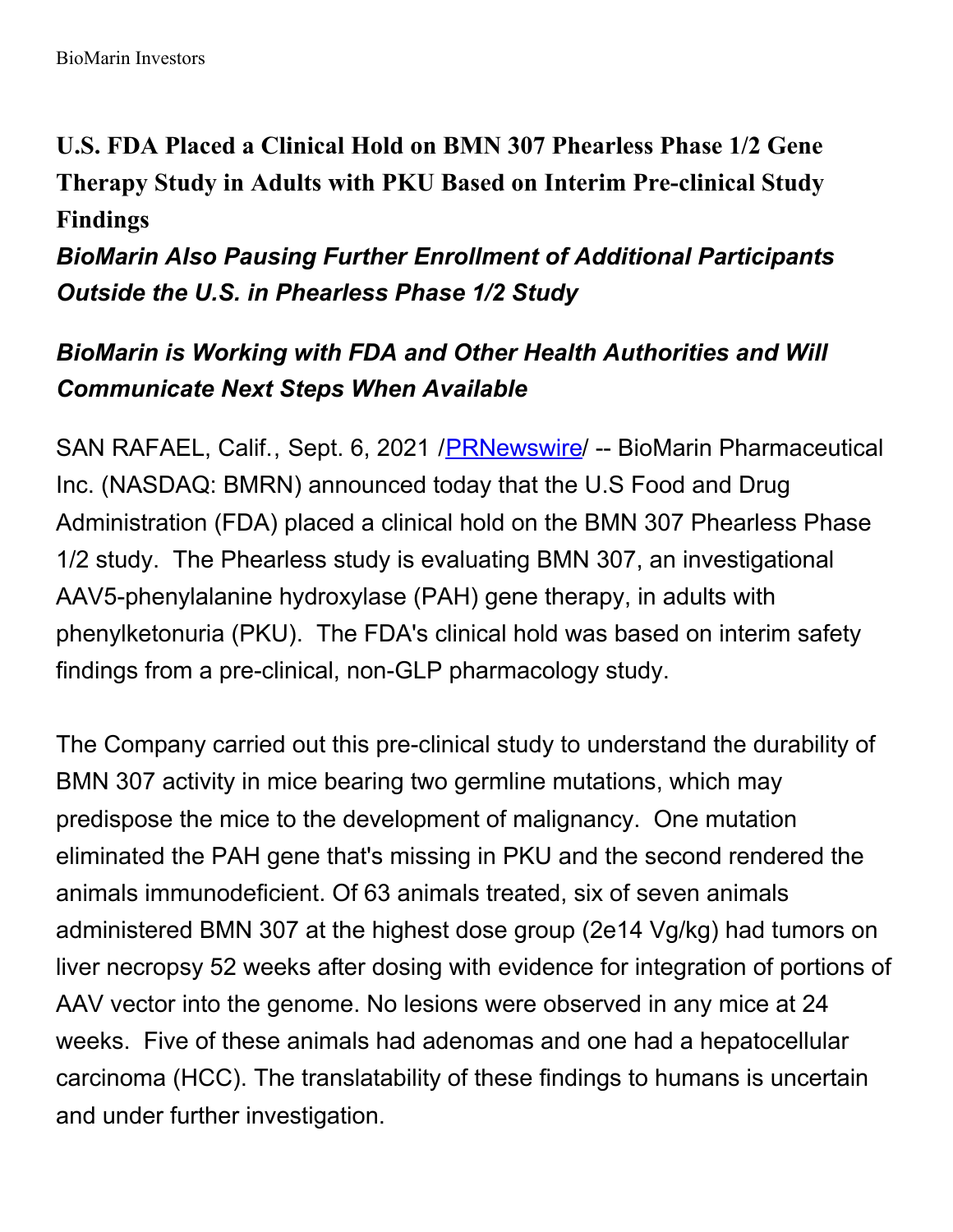To date, the Company has only dosed humans in the Phearless Phase 1/2 clinical study with lower doses of either 2e13 vg/kg or 6e13 vg/kg. Due in part to the risk previously identified by historical rodent studies, the liver health of Phearless study participants is regularly monitored. The Company will work with the Data Review Board and Principal Investigators to further evaluate the study participants who have been dosed and will continue to monitor them over the long-term. The clinical significance of these pre-clinical rodent findings has not been established and cancers due to AAV integration have not been observed in larger animals or humans. BioMarin is pausing further enrollment into this global Phase 1/2 study until the investigation of these findings is completed. The company is working with the FDA and other health authorities and will communicate next steps for the program when available.

"More than 3,000 patients have been treated with gene therapy, and there are no reports of cancers emerging as a consequence. Acknowledging the complexity of the issue as highlighted in this week's FDA discussion, integrational mutagenesis and resultant cancer formation has been observed in mice using other AAV vectors," said Hank Fuchs, M.D., President, Worldwide Research and Development at BioMarin. "Therefore, we plan to investigate these findings. For patients who have already received lower doses of these vectors, we will continue to carefully evaluate and monitor their health. We are committed to understand and mitigate any risk of cancer causation."

## **About Phenylketonuria**

PKU, or phenylalanine hydroxylase (PAH) deficiency, is a genetic disorder affecting approximately 70,000 diagnosed patients in the regions of the world where BioMarin operates and is caused by a deficiency of the enzyme PAH. This enzyme is required for the metabolism of Phe, an essential amino acid found in most protein-containing foods. If the active enzyme is not present in sufficient quantities, Phe accumulates to abnormally high levels in the blood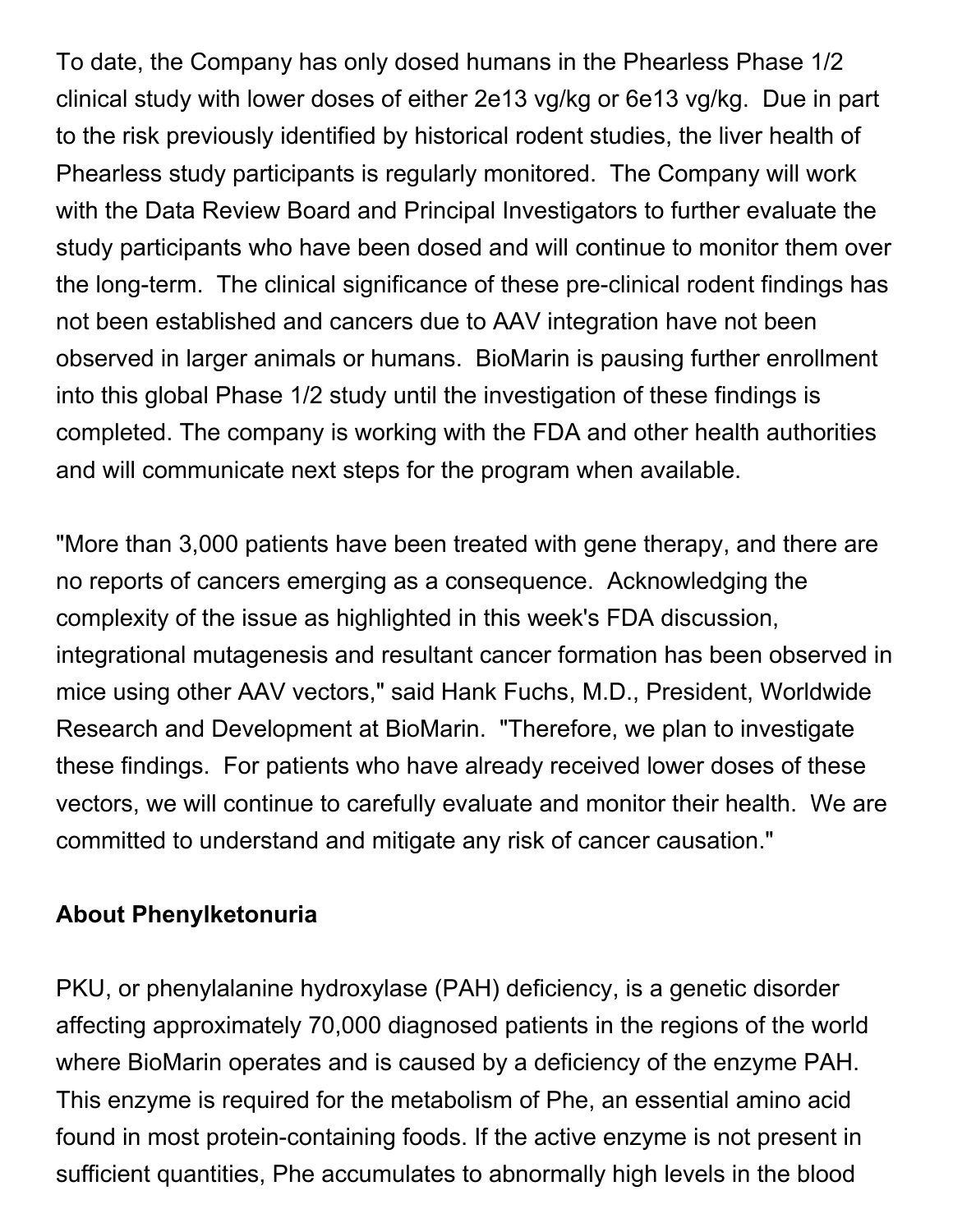and becomes toxic to the brain, resulting in a variety of complications including severe intellectual disability, seizures, tremors, behavioral problems and psychiatric symptoms. As a result of newborn screening efforts implemented in the 1960s and early 1970s, virtually all individuals with PKU under the age of 40 in countries with newborn screening programs are diagnosed at birth and treatment is implemented soon after. PKU can be managed with a severe Pherestricted diet, which is supplemented by low-protein modified foods and Phefree medical foods; however, it is difficult for most patients to adhere to the lifelong strict diet to the extent needed to achieve adequate control of blood Phe levels. Dietary control of Phe in childhood can prevent major developmental neurological toxicities, but poor control of Phe in adolescence and adulthood is associated with a range of neurocognitive disabilities with significant functional impact.

To learn more about PKU and PAH deficiency, please visit [www.PKU.com](https://c212.net/c/link/?t=0&l=en&o=3280575-1&h=575672105&u=https%3A%2F%2Fc212.net%2Fc%2Flink%2F%3Ft%3D0%26l%3Den%26o%3D2592852-1%26h%3D1039743126%26u%3Dhttp%253A%252F%252Fwww.pku.com%252F%26a%3Dwww.PKU.com&a=www.PKU.com). Information on this website is not incorporated by reference into this press release.

### **About BioMarin**

BioMarin is a global biotechnology company that develops and commercializes innovative therapies for patients with serious and life-threatening rare and ultrarare genetic diseases. The company's portfolio consists of seven commercialized products and multiple clinical and pre-clinical product candidates. For additional information, please visit [www.biomarin.com](https://c212.net/c/link/?t=0&l=en&o=3280575-1&h=473141587&u=https%3A%2F%2Fc212.net%2Fc%2Flink%2F%3Ft%3D0%26l%3Den%26o%3D2592852-1%26h%3D2461800811%26u%3Dhttps%253A%252F%252Fc212.net%252Fc%252Flink%252F%253Ft%253D0%2526l%253Den%2526o%253D2369755-1%2526h%253D586143538%2526u%253Dhttp%25253A%25252F%25252Fwww.biomarin.com%25252F%2526a%253Dwww.biomarin.com%26a%3Dwww.biomarin.com&a=www.biomarin.com). Information on such website is not incorporated by reference into this press release.

### **Forward-Looking Statement**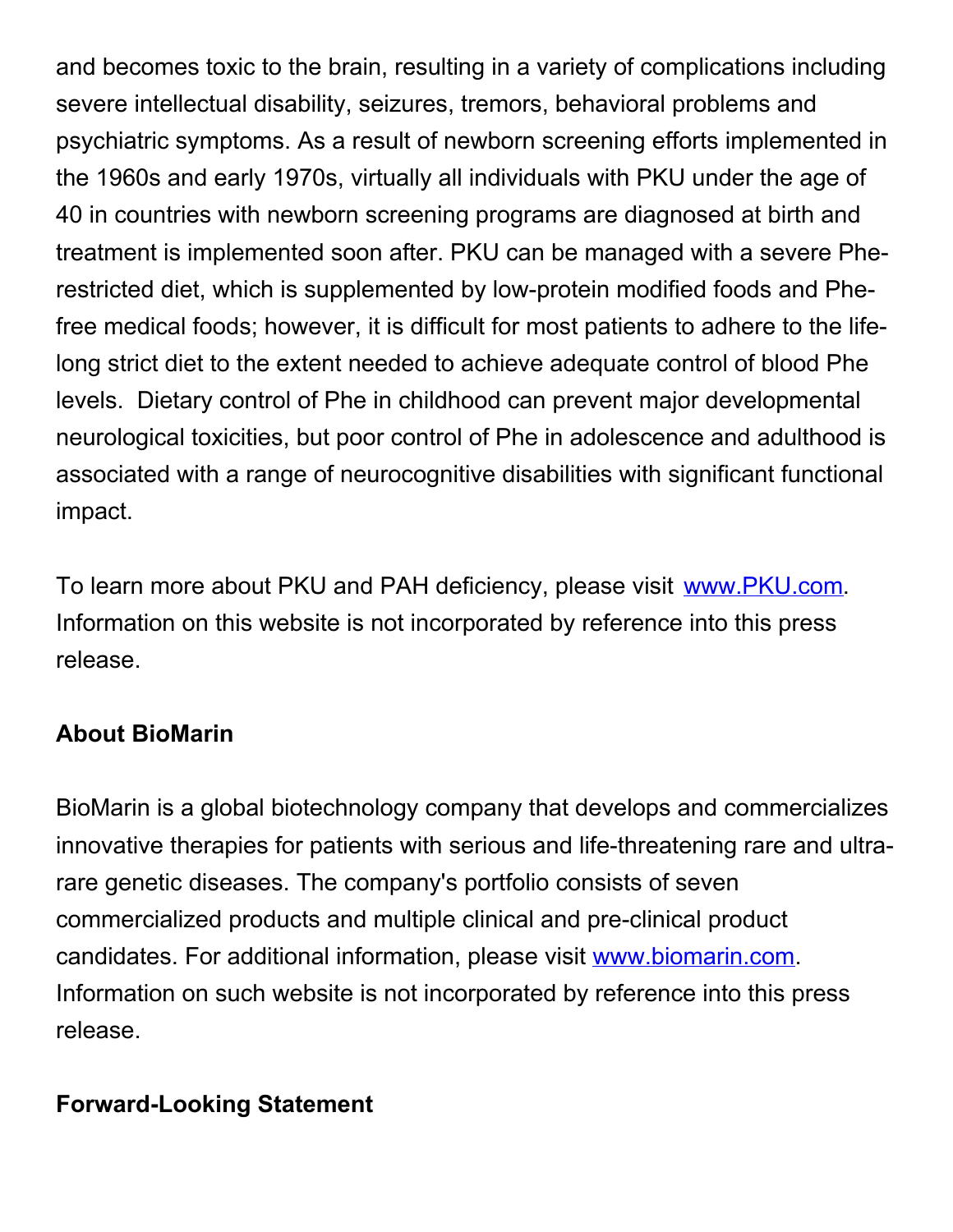This press release contains forward-looking statements about the business prospects of BioMarin Pharmaceutical Inc. (BioMarin), including, without limitation, statements about: the Company pausing enrollment globally in the Phearless Phase 1/2 study, the impact of the pre-clinical findings on the 307 clinical program, the predictability of the pre-clinical findings on human patients, the development of BioMarin's BMN 307 program generally, including the impact on the timing and process for regulatory interactions and decisions. These forward-looking statements are predictions and involve risks and uncertainties such that actual results may differ materially from these statements. These risks and uncertainties include, among others: the content and timing of decisions by the U.S. Food and Drug Administration, the European Commission and other regulatory authorities; uncertainties inherent in research and development, the outcome of ongoing review of clinical and pre-clinical data; the outcome of additional experiments related to the preclinical findings; the results and timing of current and future clinical trials related to BMN 307; and those factors detailed in BioMarin's filings with the Securities and Exchange Commission (SEC), including, without limitation, the factors contained under the caption "Risk Factors" in BioMarin's Quarterly Report on Form 10-Q for the quarter ended June 30, 2021 as such factors may be updated by any subsequent reports. Stockholders are urged not to place undue reliance on forward-looking statements, which speak only as of the date hereof. BioMarin is under no obligation, and expressly disclaims any obligation to update or alter any forward-looking statement, whether as a result of new information, future events or otherwise.

BioMarin® is a registered trademark of BioMarin Pharmaceutical Inc.

Contacts:

Investors Media

*Traci McCarty Debra Charlesworth*